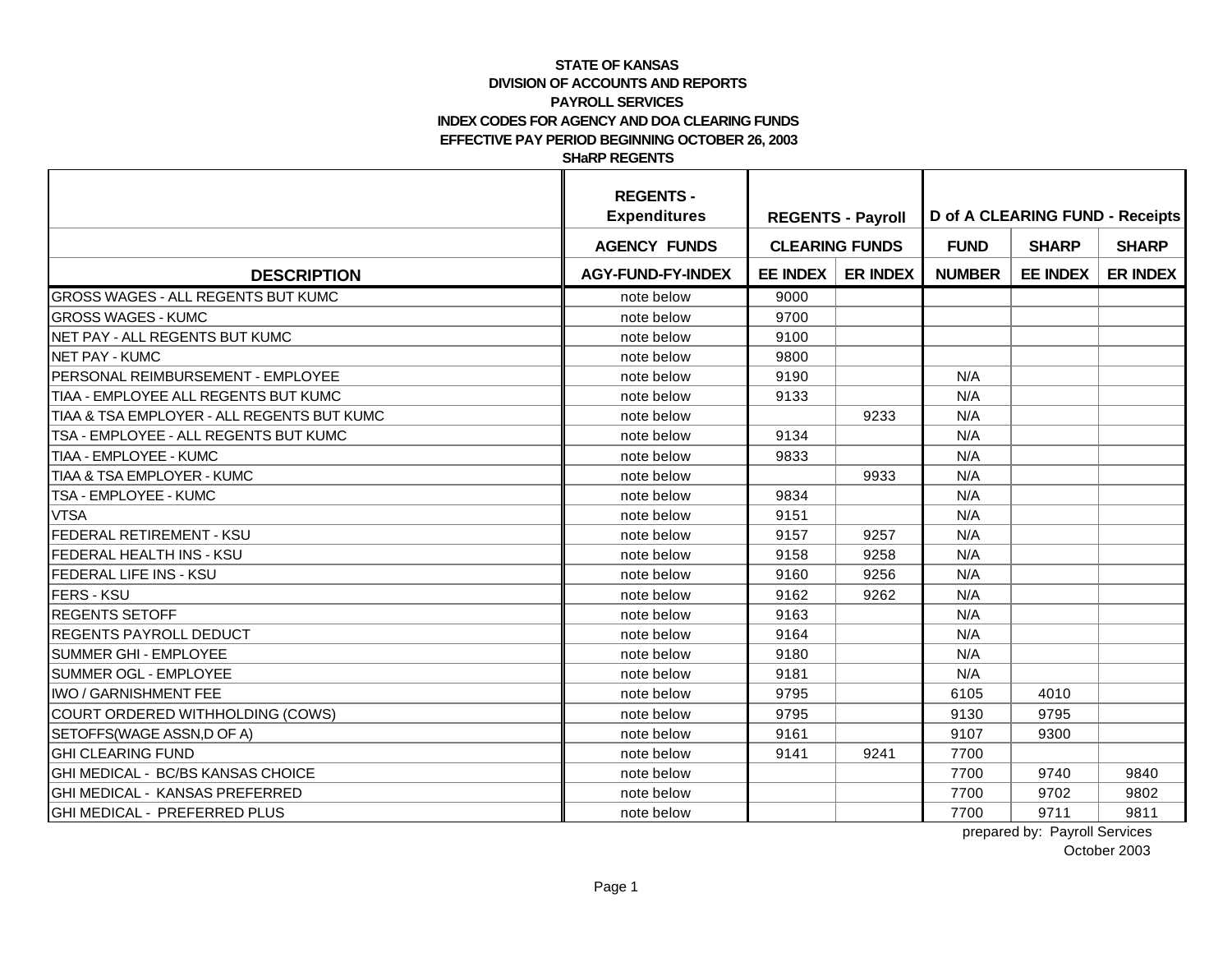|                                                                   | <b>REGENTS -</b><br><b>Expenditures</b> | <b>REGENTS - Payroll</b> |                 | <b>D</b> of A CLEARING FUND - Receipts |                 |                 |  |
|-------------------------------------------------------------------|-----------------------------------------|--------------------------|-----------------|----------------------------------------|-----------------|-----------------|--|
|                                                                   | <b>AGENCY FUNDS</b>                     | <b>CLEARING FUNDS</b>    |                 | <b>FUND</b>                            | <b>SHARP</b>    | <b>SHARP</b>    |  |
| <b>DESCRIPTION</b>                                                | <b>AGY-FUND-FY-INDEX</b>                | <b>EE INDEX</b>          | <b>ER INDEX</b> | <b>NUMBER</b>                          | <b>EE INDEX</b> | <b>ER INDEX</b> |  |
| GHI MEDICAL - PREMIER BLUE                                        | note below                              |                          |                 | 7700                                   | 9713            | 9813            |  |
| GHI MEDICAL - MID AMERICA HEALTH                                  | note below                              |                          |                 | 7700                                   | 9716            | 9816            |  |
| GHI MEDICAL - COVENTRY HEALTH CARE                                | note below                              |                          |                 | 7700                                   | 9719            | 9819            |  |
| GHI MEDICAL - PREFERRED HEALTH SYSTEMS                            | note below                              |                          |                 | 7700                                   | 9724            | 9824            |  |
| GHI DENTAL - DELTA DENTAL                                         | note below                              |                          |                 | 7700                                   | 9741            | 9841            |  |
| GHI VISION - SUPERIOR BASIC VISION PLAN (effective 01/01/2003)    | note below                              |                          |                 | 7700                                   | 9704            |                 |  |
| GHI VISION - SUPERIOR ENHANCED VISION PLAN (effective 01/01/2003) | note below                              |                          |                 | 7700                                   | 9706            |                 |  |
| GHI VISION - ENHANCED VISION PLAN (discontinued 12/31/2002)       | note below                              |                          |                 | 7700                                   | 9703            |                 |  |
| GHI VISION - BASIC VISION PLAN (discontinued 12/31/2002)          | note below                              |                          |                 | 7700                                   | 9739            |                 |  |
| <b>GHI DRUG - ADVANCE PARADIGM</b>                                | note below                              |                          |                 | 7700                                   | 9742            | 9842            |  |
| GHI WELLNESS - EMPLOYER ONLY                                      | note below                              |                          |                 | 7700                                   |                 | 9844            |  |
| <b>EIC - FEDERAL WITHHOLDING</b>                                  | note below                              | 7080                     |                 | 7701                                   | 7080            |                 |  |
| FEDERAL TAX - EMPLOYEE WITHHOLDING                                | note below                              | 9752                     |                 | 7701                                   | 9752            |                 |  |
| <b>UCI - KANSAS EMPLOYER</b>                                      | note below                              |                          | 9625            | 7705                                   |                 | 9825            |  |
| <b>UCI - MISSOURI EMPLOYER</b>                                    | note below                              |                          | 9626            | 7705                                   |                 | 9826            |  |
| UCI - ALL OTHER STATES EMPLOYER                                   | note below                              |                          | 9628            | 7705                                   |                 | 9828            |  |
| <b>STATE TAX - KANSAS</b>                                         | note below                              | 9753                     |                 | 7704                                   | 9753            |                 |  |
| <b>STATE TAX - MISSOURI</b>                                       | note below                              | 9756                     |                 | 7704                                   | 9756            |                 |  |
| <b>STATE TAX - ALL OTHER STATES</b>                               | note below                              | 9768                     |                 | 7704                                   | 9768            |                 |  |
| DEFERRED COMP - EMPLOYEE                                          | note below                              | 9738                     |                 | 7757                                   | 9738            |                 |  |
| <b>WORKER'S COMPENSATION - EMPLOYER - ALL STATES</b>              | note below                              |                          | 9620            | 9004                                   |                 | 9820            |  |
| <b>KPERS - EMPLOYEE</b>                                           | note below                              | 9730                     |                 | 9009                                   | 9730            |                 |  |
| <b>KPERS BUYBACK-Y1</b>                                           | note below                              | 9736                     |                 | 9009                                   | 9736            |                 |  |
| <b>KPERS BUYBACK-Y2</b>                                           | note below                              | 9737                     |                 | 9009                                   | 9737            |                 |  |
| <b>KPERS - EMPLOYER</b>                                           | note below                              |                          | 9630            | 9009                                   |                 | 9830            |  |
| <b>KPERS ER 1ST DAY D&amp;D REG- KPERS PARTICIPANTS</b>           | note below                              |                          | 9631            | 9009                                   |                 | 9831            |  |

prepared by: Payroll Services October 2003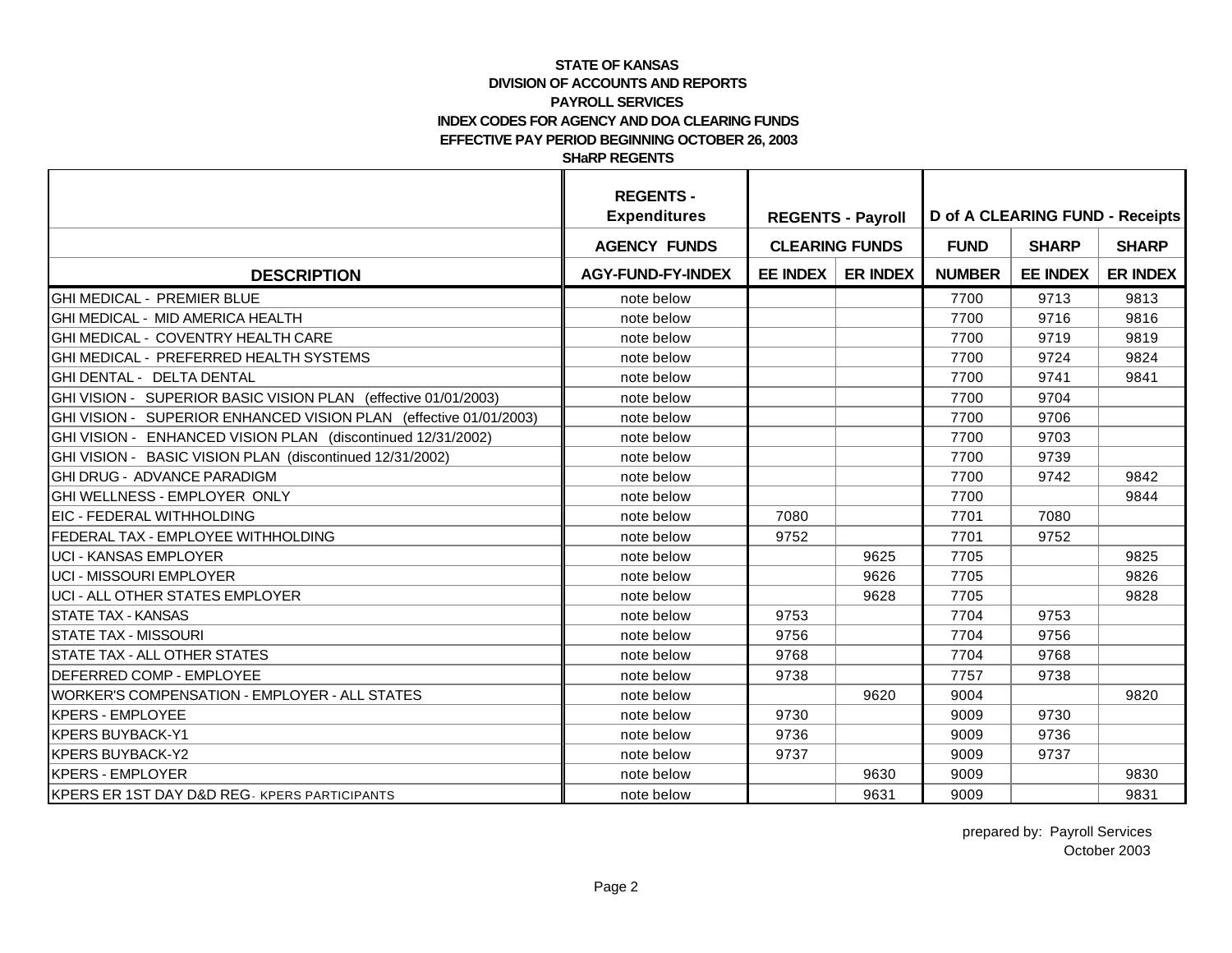|                                                            | <b>REGENTS -</b><br><b>Expenditures</b> | <b>REGENTS - Payroll</b> |                 | <b>D</b> of A CLEARING FUND - Receipts |                 |                 |  |
|------------------------------------------------------------|-----------------------------------------|--------------------------|-----------------|----------------------------------------|-----------------|-----------------|--|
|                                                            | <b>AGENCY FUNDS</b>                     | <b>CLEARING FUNDS</b>    |                 | <b>FUND</b>                            | <b>SHARP</b>    | <b>SHARP</b>    |  |
| <b>DESCRIPTION</b>                                         | <b>AGY-FUND-FY-INDEX</b>                | <b>EE INDEX</b>          | <b>ER INDEX</b> | <b>NUMBER</b>                          | <b>EE INDEX</b> | <b>ER INDEX</b> |  |
| IKPERS EMPLOYER 1ST DAY D&D E&G                            | note below                              |                          | 9631            | 9009                                   |                 | 9831            |  |
| <b>KPERS EMPLOYER PRIOR SERVICE</b>                        | note below                              |                          | 9633            | 9009                                   |                 | 9833            |  |
| <b>KPERS ER 1ST DAY D&amp;D REG. TSA/TIAA PARTICIPANTS</b> | note below                              |                          | 9632            | 9009                                   |                 | 9832            |  |
| KPERS EMPLOYER 1ST DAY: M, Y, MX, YX                       | note below                              |                          | 9632            | 9009                                   |                 | 9832            |  |
| LEARNING QUEST - EDUCATION SAVINGS PROG                    | note below                              | 9762                     |                 | 9014                                   | 9762            |                 |  |
| LONG TERM CARE INSURANCE                                   | note below                              | 9763                     |                 | 9016                                   | 9763            |                 |  |
| LOCAL EARNINGS TAXES - ALL STATES                          | note below                              | 9754                     | 9685            | 9030                                   | 9754            | 9885            |  |
| <b>SAVINGS BONDS</b>                                       | note below                              | 9705                     |                 | 9076                                   | 9705            |                 |  |
| OPTIONAL GROUP LIFE                                        | note below                              | 9701                     |                 | 9083                                   | 9701            |                 |  |
| ORGANIZATION DUES                                          | note below                              | 9710                     |                 | 9084                                   | 9710            |                 |  |
| <b>UNITED WAY</b>                                          | note below                              | 9715                     |                 | 9094                                   | 9715            |                 |  |
| OASDI - EMPLOYEE & EMPLOYER                                | note below                              | 9750                     | 9650            | 9115                                   | 9750            | 9850            |  |
| MEDICARE - EMPLOYEE & EMPLOYER                             | note below                              | 9751                     | 9651            | 9115                                   | 9751            | 9851            |  |
| <b>FLEXIBLE SPENDING HEALTH CARE</b>                       | note below                              | 9760                     | 9660            | 9185                                   | 9760            | 9860            |  |
| <b>FLEXIBLE SPENDING DEPEND CARE</b>                       | note below                              | 9761                     | 9661            | 9185                                   | 9761            | 9861            |  |
| STATE LEAVE RESERVE ASSESMENT                              | note below                              |                          | 9665            | 9200                                   |                 | 9865            |  |
| <b>SHaRP</b><br>PARKING - DFM Administered Lots            | SHaRP only                              |                          |                 | 9113                                   | 9785            | 9891            |  |
| PARKING - Agency Administered Lots<br><b>SHaRP</b>         | SHaRP only                              |                          |                 | 9113                                   | 9786            | 9891            |  |
| <b>PARKING</b><br><b>REGENTS</b>                           | note below                              | 9769                     | 9669            | 9113                                   | N/A             | 9892            |  |
| TSA - MANDATORY RETIREMENT<br><b>SHaRP</b>                 | SHaRP only                              |                          | N/A             | 9205                                   | 9790            | 9890            |  |
| <b>VTSA - VOLUNTARY RETIREMENT</b><br><b>SHaRP</b>         | SHaRP only                              |                          | N/A             | 9206                                   | 9791            |                 |  |
| <b>STATE LEAVE PAYMENT PROCESSING</b>                      |                                         |                          |                 |                                        |                 |                 |  |
| <b>SLPGROSS</b>                                            | 173 - 7730 - FY - 9770                  | 9770                     |                 |                                        |                 |                 |  |
| <b>SLPRETDEF</b>                                           | 173 - 7730 - FY - 9871                  |                          | 9671            | 7757                                   |                 | 9738            |  |
| <b>SLPKPERS</b>                                            | 173 - 7730 - FY - 9872                  |                          | 9672            | 9009                                   |                 | 9830            |  |
| SLPGTL - KPERS                                             | 173 - 7730 - FY - 9873                  |                          | 9673            | 9009                                   |                 | 9831            |  |
| <b>SLPUCI</b>                                              | 173 - 7730 - FY - 9874                  |                          | 9674            | 7705                                   |                 | 9825            |  |

prepared by: Payroll Services October 2003